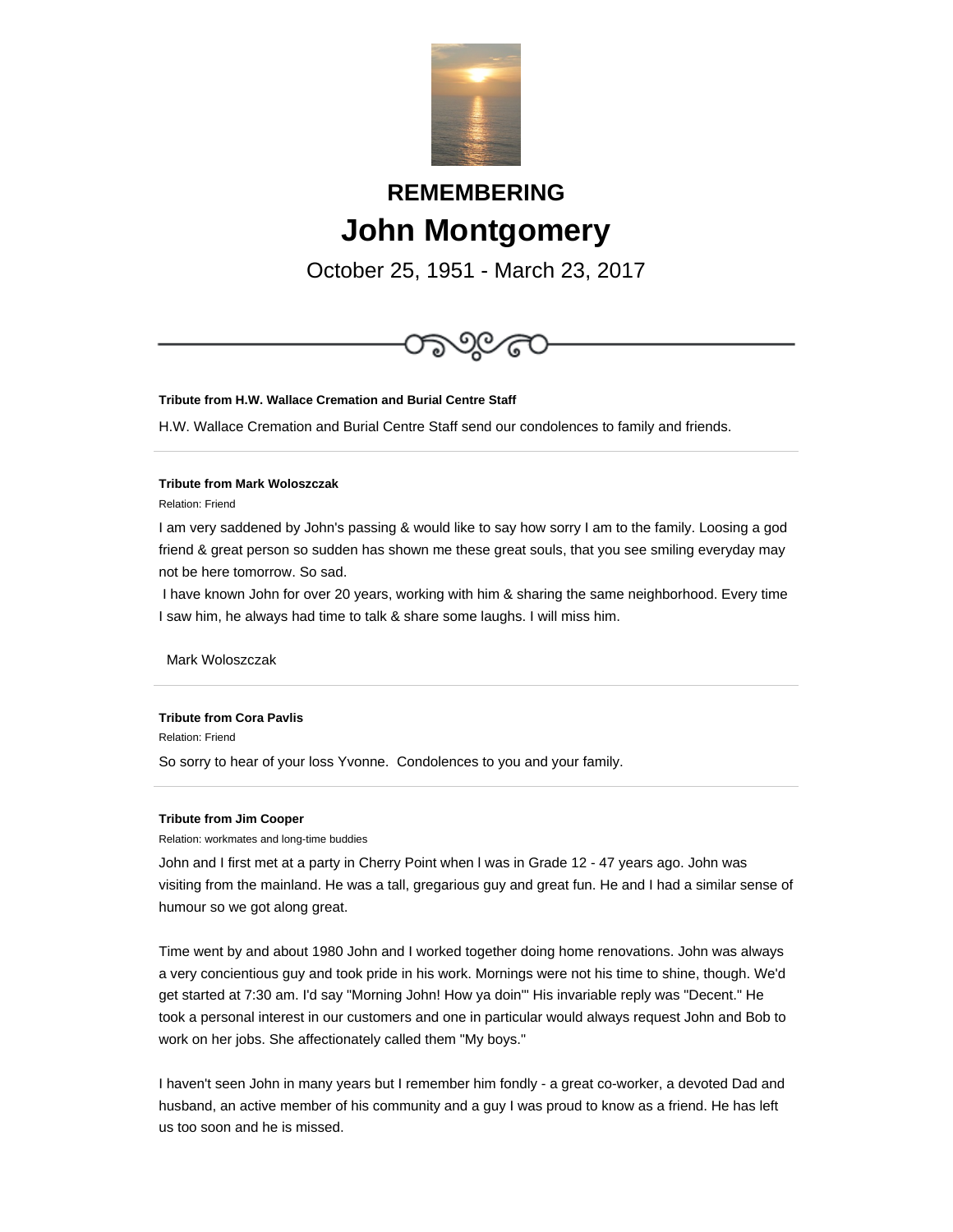My hope is that went it's my time, that I get to go where the old dogs go. Perhaps we can catch up then, John. Peace, my friend.

#### **Tribute from Hearher (Broughton)Shortill**

Relation: Friend

So sorry to hear of your loss. Big hugs to you Yvonne and your family. May he rest in peace.

#### **Tribute from Kay & Paul York**

Relation: Relationship - How did you know the deceased?

We were very saddened to hear of John's passing. Our sincere sympathy to you Yvonne, Nicole and Jason.

#### **Tribute from Bob and Christine Carlson**

Relation: Friend

Yvonne.....Our thoughts are with you, your family and Johns family. I am at a loss for words.

## **Tribute from Mike Wood**

Relation: friend of family

Teresa and I are very sad to hear of John's passing. I was always happy to see him at any curling club and we'd share a laugh and talk about the game. He will be missed. Mike Wood.

#### **Tribute from Bev Wiren**

Relation: Relationship - How did you know the deceased?

My thoughts are with you and your family, Yvonne. I was so sad to read of your loss.

#### **Tribute from Neil Dangerfield**

Relation: Friend of the family

It was always a pleasure to see John after a curling game. Whether our team played against Jason or another team, he seemed to know what the key to our success or failure was and was always willing to share his insight He must have watched a little of everyone's game while pacing the rink, but he made it seem like he really cared for the other island teams in cash and playdown events. I enjoyed our chats and will miss his sense of honest and humour. My deepest condolences.

#### **Tribute from Tom Chang**

Relation: Friend

Goodbye John. I will keep my memory of you.

I can still see him as a great story teller.

I see him with a pint in front of him (actually a number of full pints in front of him) and with a cigarette in his mouth. I still see him telling a story, wearing that blue denim crab fisher/Gilligan's type hat, telling a story and us laughing so hard our stomachs hurt. Stories that left you choking and crying, with laughter long after he finished telling them.